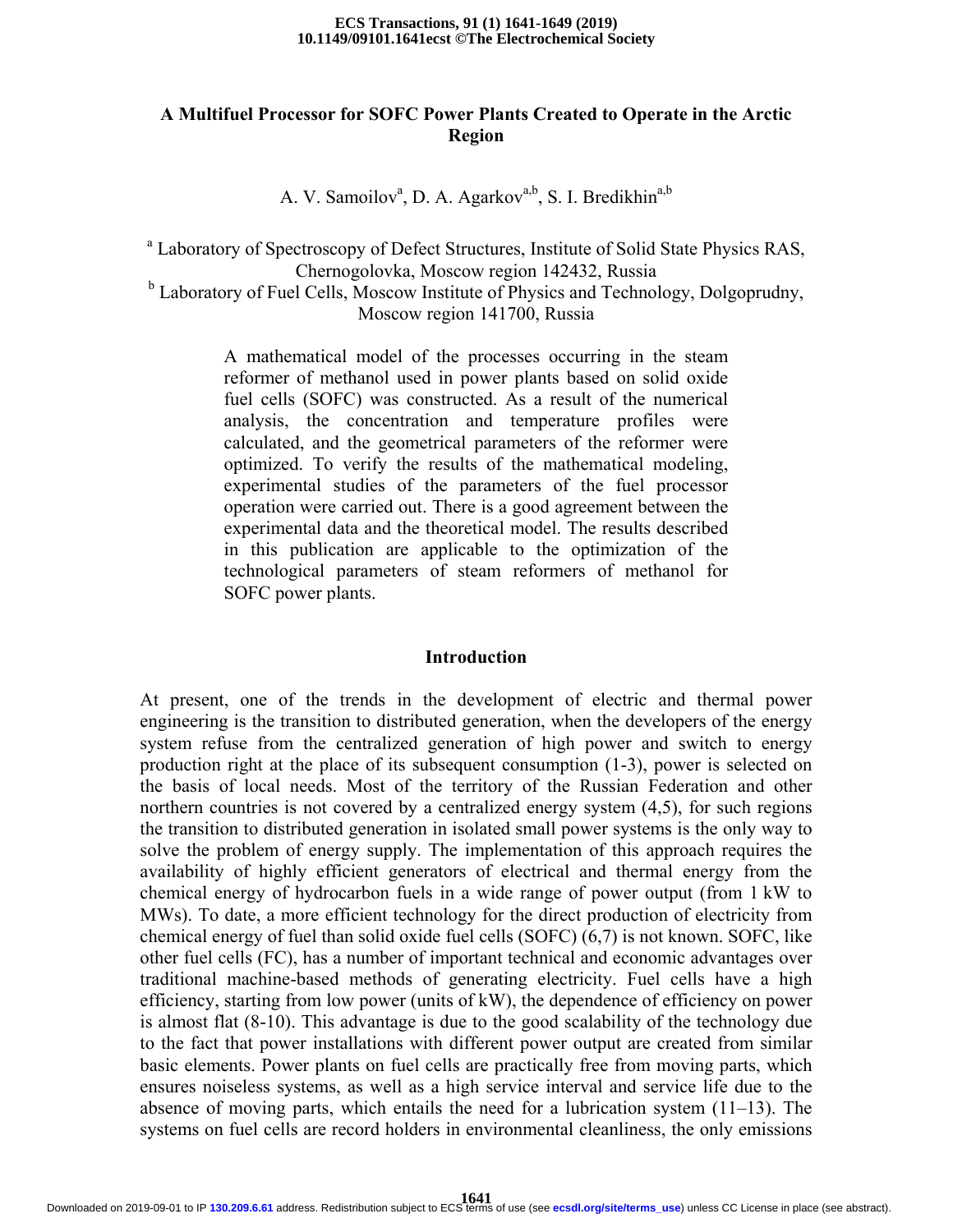are water and carbon dioxide in the case of using hydrocarbons as fuel (14–16). Emissions of CO and  $NO<sub>x</sub>$  are hundreds of times less than the values specified in the Euro-5 environmental standards (transport applications) and Tier-4 (stationary systems, primarily diesel generators used off-road) (17). Since 2003, research group in Institute of Solid State Physics RAS (Russia) has been conducting systematic research in the field of creating SOFC stacks: from search and synthes of new electrode materials (18-20) to development of the technology for manufacture of membrane-electrode assemblies (21- 23) and optimization of their total internal resistance, as well as development and the manufacture of SOFC stacks (24).

The main advantage of SOFC power plants over other types of fuel cells is the ability to use not only pure hydrogen as fuel, but also hydrocarbons: methane (25-26), propanebutane (27-28), dimethyl ether (29-30), dimethoxymethane (31), biogas (32-33) and even prepared diesel fuel (34-35). For the operation of the energy system on hydrocarbons, a reformer (fuel processor) is used as part of the power plant, which converts fuel into synthesis gas suitable for electrochemical oxidation at the SOFC anode electrode (36-38). At the same time, it is necessary to use liquid fuel stored in light and recyclable containers (plastic) at atmospheric pressure to operate the power plant at extremely low temperatures (the use of gaseous fuels makes it necessary to compress to sufficiently high pressures (>150 atm) in order to achieve significant energy consumption, which leads to the need to use durable heavy containers, the mass of which is tens of times greater than the mass of stored gaseous fuel), and not freezing in the whole working interval of temperatures and having a high yield of the target product – hydrogen. An example of such a fuel is methanol, which is 1.5 times greater than liquid hydrogen in volumetric density of  $H<sub>2</sub>$  storage (39).

The optimal conversion process in terms of fuel production  $(H<sub>2</sub>)$  for fuel cells is steam reforming of methanol. Considered two stages of the process:

- steam methanol conversion:

$$
CH3OH + H2O \rightarrow CO2 + 3H2
$$
 [1]

- shift reaction:

$$
CO_2 + H_2 \leftrightarrow CO + H_2O \tag{2}
$$

Decomposition reaction of methanol to formaldehyde, followed by synthesis gas, and the oxidation reaction of methanol was also considered.

In the literature, there is a fairly large number of studies on the development of catalysts for the process of steam reforming of alcohols (40-46) in order to produce synthesis gas. Existing catalysts are variations of Cu-Zn-Al-oxide systems with modifying additives MgO,  $Cr_2O_3$ ,  $ZrO_2$ ,  $CeO_2$ , etc. Almost all of the listed catalysts have high activity and selectivity at temperatures in the range of 200-350°C. However, these systems have one major drawback: at temperatures above 350°C, copper-containing catalysts are gradually deactivated during the reaction due to sintering of the active component. In this regard, it became necessary to search for thermostable catalysts capable of operating at high temperatures (400-700 $^{\circ}$ C), i.e. in the area optimal for the application of the synthesis gas obtained in a power plant based on solid oxide fuel cells.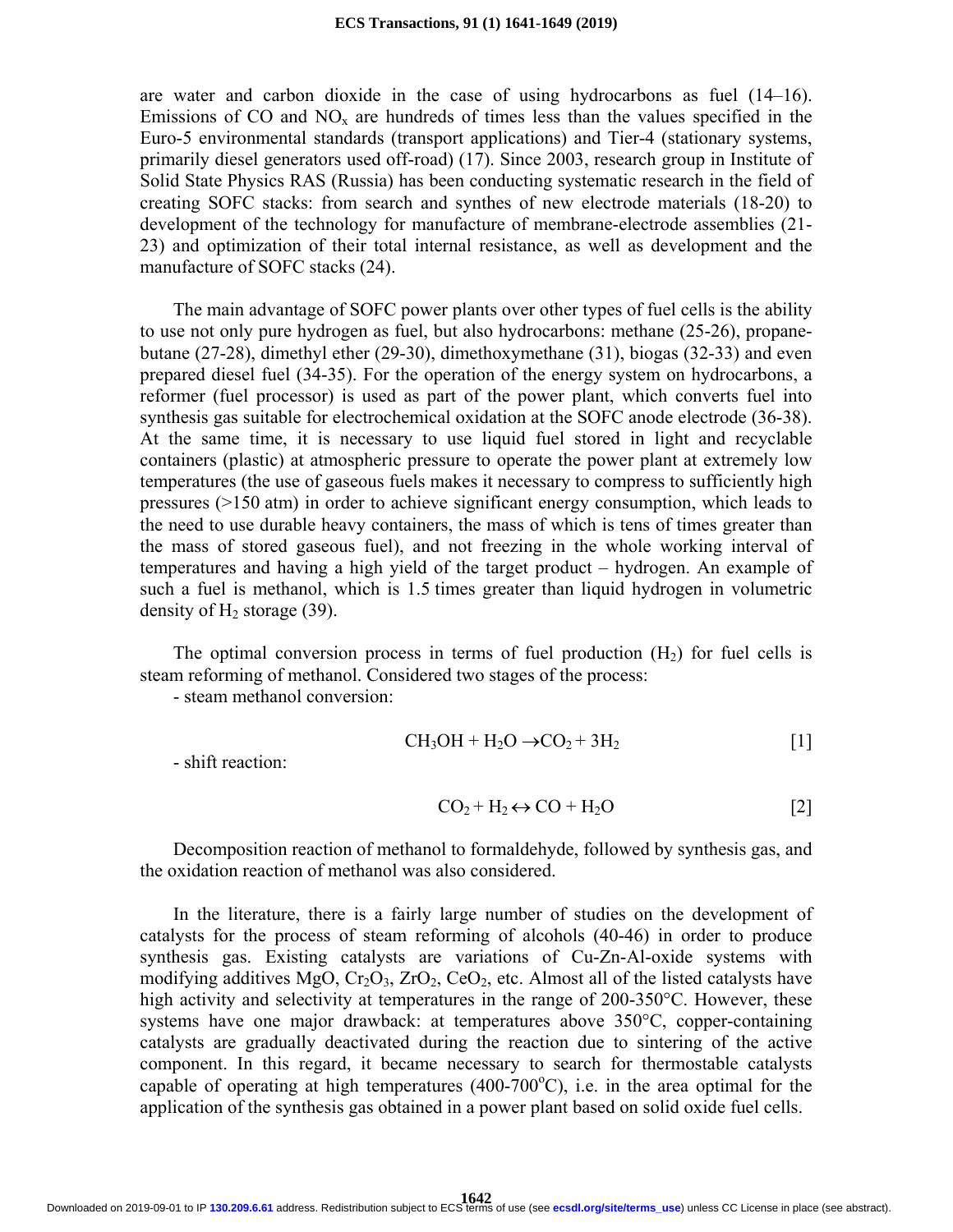#### **Theoretical analysis**

Mathematical simulation of the reactor for steam reforming of methanol was carried out with the aim of calculating the distribution of concentrations and temperatures for various options for the realization of the process of steam reforming of methanol (direct flow or counter-flow). Equations of heat and material balances for endothermic channels, *0≤Z≤H, 0≤t* ≤*L* where *l* is longitudinal coordinate; *z* is transverse coordinate [3-5]:

$$
G_{en} \frac{\partial y_i}{\partial \ell} = \left( v_i^{con} \omega_{con} + v_i^{dec} \omega_{dec} + v_i^{sh} \omega_{sh} \right) m_i
$$
\n<sup>(3)</sup>

$$
c_p^{en} G_{en} \frac{\partial T_g^{en}}{\partial \ell} = \alpha_{en} S(T_c - T_g^{en})
$$
\n<sup>(4)</sup>

$$
\lambda_z \frac{\partial^2 T_c}{\partial z^2} + \Delta H_{con} \omega_{con} + \Delta H_{dec} \omega_{dec} + \Delta H_{sh} \omega_{sh} = \alpha_{en} S \left( T_c - T_g^{en} \right)
$$
 [5]

where  $G_{en}$  is mass flow rate of gas in endothermic channels, kg/h;  $v_i^j$  are stoichiometric coefficients of the corresponding stages;  $y_i$  are mole fractions of gas components;  $m_i$  are molar masses of gas components, kg/mol;  $i = \{H_2O, CH_3OH, H_2,$ *CO, CO*<sub>2</sub>*}*;  $c_p^{en}$  is heat capacity of the gas mixture in endothermic channels, J/m<sup>3</sup> K;  $T_g^{en}$ is gas temperature in endothermic channel,  ${}^{\circ}C$ ;  $\alpha_{en}$  is heat transfer coefficient between gas and catalyst in endothermic channels,  $W/(m K)$ ; *S* is specific area of catalysts, m<sup>-1</sup>;  $T_c$  is catalyst temperature,  ${}^{\circ}C$ ;  $\lambda_z$  is coefficient of thermal conductivity, W/(m K);  $\Delta H_i$  is reaction thermal effect, J;  $\omega_i$  is reaction rate, mol/(m<sup>3</sup> s). Equations of heat and material balances for exothermic channels,  $0 \le \ell \le L$  [6-7]:

$$
c_p^{ex} g \frac{dT_g^{ex}}{d\ell} = \alpha_{ex} \left( T_W - T_g^{ex} \right)
$$
 [6]

$$
g\frac{dx_j}{d\ell} = v_j^{met} \omega_{CH_4O}^{\alpha x} m_j
$$

where  $c_p^{ex}$  is heat capacity of gas mixture in exothermic channels,  $J/m^3 K$ ; *g* is half of mass gas velocity in exothermic channels, kg/h; *αex* is heat transfer coefficient between the channel wall and gas in exothermic channels,  $W/(m K)$ ;  $T_W$  is temperature of channel wall, <sup>o</sup>C;  $T_g^{ex}$  is gas temperature in exothermic channels, <sup>o</sup>C;  $x_j$  is mass fraction of mixture component,  $j = \{CH_3OH, N_2, O_2, CO_2, H_2O\}$ . Heat balance equation for a wall separating exothermic and endothermic channels,  $z=I$ ,  $0\leq \ell \leq L$ ,  $T_c=T_w$  [8]:

$$
\lambda_z \frac{\partial T_c}{\partial z} + \alpha_{ex} \left( T_W - T_g^{ex} \right) = w_{CH_4O}^{ox} \Delta H_{CH_4O} + \lambda_W \delta_W \frac{d^2 T_W}{d\ell^2}
$$
\n[8]

Boundary conditions are following [9-11]: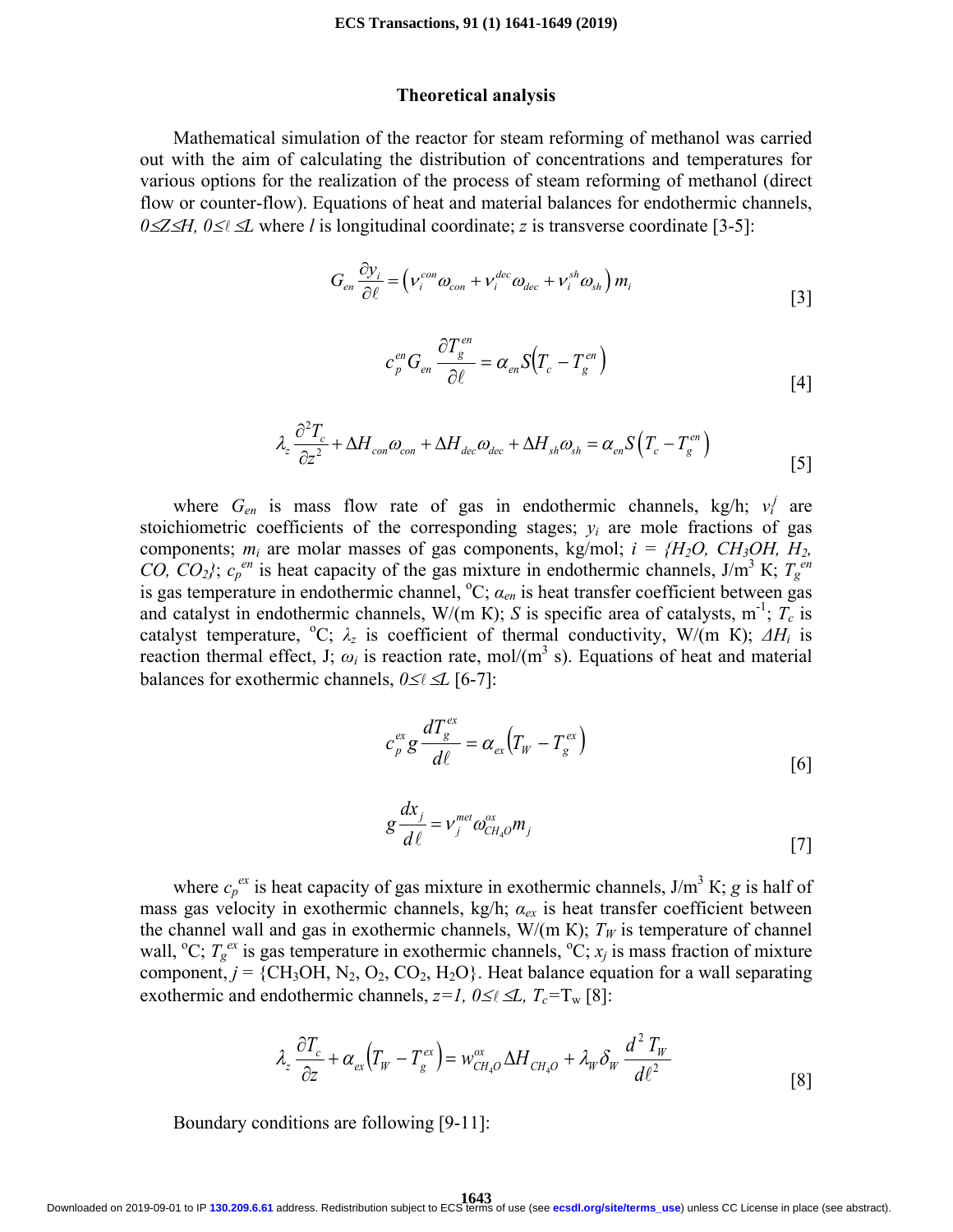For 
$$
\ell = 0
$$
,  $0 < z < H$ :  $\frac{dT_W}{d\ell} = 0$ ,  $y_i = y_{i0}$ ,  $x_j = x_{j0}$ ,  $T_g^{en} = T_{g0}^{en}$ ,  $T_g^{ex} = T_{g0}^{ex}$ . [9]

For 
$$
\ell = L
$$
 :  $\frac{dT_W}{d\ell} = 0$ . [10]

For 
$$
z=0
$$
,  $0 < l < L$ :  $\frac{\partial T_c}{\partial z} = 0$ . [11]

The kinetic models and their parameters were estimated on the basis of the data from work (47) for methanol and were refined according to the results of the experiments performed. The oxidation rate of  $CH<sub>3</sub>OH$  in accordance with (47) [12]:

$$
\omega_{CH_4O}^{\alpha x} = \left(\frac{P \times 10^5}{R_g T_g^{\text{ex}}}\right) x_{CH_4O}^m \frac{k_{CH_4O} \beta_{CH_4O}^{\text{ex}}}{\left(\beta_{CH_4O}^{\text{ex}} + k_{CH_4O}\right)}, \ k_{CH_4O} = k_{CH_4O}^0 \exp\left(\frac{-E_{CH_4O}}{R_g T_W}\right),\tag{12}
$$

where  $\omega^{\alpha}$  *CH4O* is rate of methanol oxidation reaction, mol/(m<sup>3</sup> s);  $R_g$  is gas constant, J/mol K); *P* is pressure, atm;  $\beta^{ex}_{CH4O}$  is mass transfer coefficient of CH<sub>3</sub>OH between gas and wall of exotermic chaannel, m/s; *kCH4O* is constant of methanol oxidation reaction rate;  $E_i$  is activation energy,  $J/mol$ .

Rate of  $CH<sub>3</sub>OH$  steam reforming (47) [13-14]:

$$
r_{con} = \frac{k_{con} P_{CH_4O}\left[1 - \frac{P_{CO_2}(P_{H_2})^3}{K_e^{con} P_{CH_4O} P_{H_2O}}\right] C_{cat}}{(\sqrt{P_{H_2}} + K_1 P_{CH_4O} + K_2 P_{CO_2} P_{H_2} + K_3 P_{H_2O})(1 + \sqrt{K_4 P_{H_2}})}
$$
(13)

$$
k_{con} = k_{con}^{0} \exp\left(\frac{-E_{con}}{R_g T_c}\right), \ P_i = P y_i^m, \ i = \{CH_4O, H_2O, CO, CO_2, H_2\}, \tag{14}
$$

where  $r_{con}$  is rate of CH<sub>3</sub>OH steam reforming, mol/(m<sup>3</sup> s);  $C_{cat}$  is volumetric concentration of catalyst of reforming block,  $kg/m^3$ ;  $P_i$  are partial pressures, atm;  $k_{con}$  is rate constant of methanol steam reforming reaction; *K<sup>i</sup>* are stoichiometric coefficients. Rare of shift reaction (47) [15]:

$$
r_{sh} = \frac{k_{sh}\sqrt{P_{H_2}}P_{CO}P_{H_2O}\left(1-\frac{P_{CO_2}P_{H_2}}{K_e^{sh}P_{CO}P_{H_2O}}\right)C_{cat}}{(\sqrt{P_{H_2}}+K_1P_{CH_4O}+K_2P_{CO_2}P_{H_2}+K_3P_{H_2O})^2}k_{sh} = k_{sh}^0 \exp\left(\frac{-E_{sh}}{R_gT_c}\right)
$$
\n<sup>(15)</sup>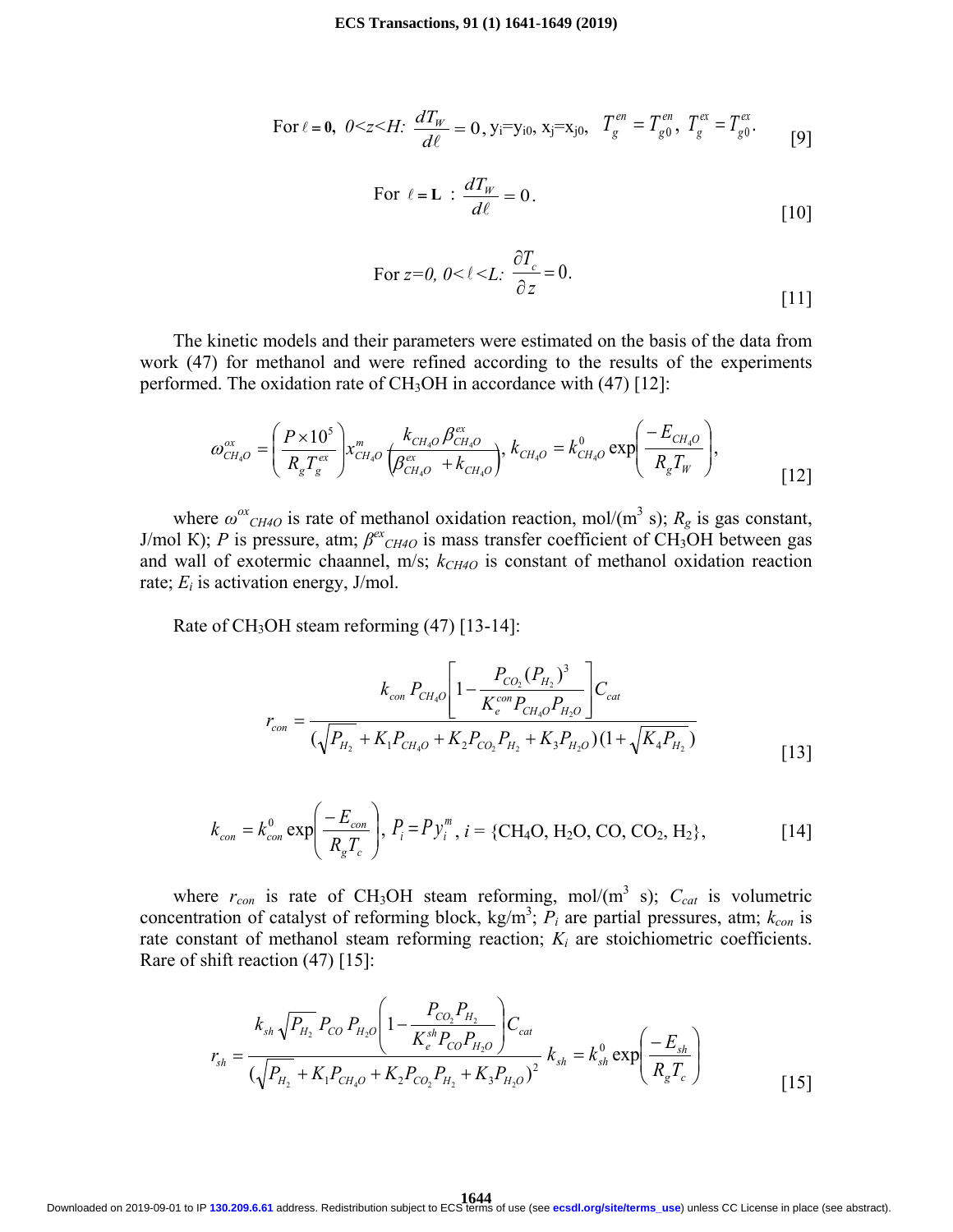where  $r_{sh}$  is rate of shift reaction, mol/(m<sup>3</sup> s);  $k_{sh}$  is constant of shift reaction rate. Rate of methanol decomposition (47) [16-17]:

$$
r_{dec} = \frac{k_{dec} P_{CH_4O} \left[ 1 - \frac{P_{CO}(P_{H_2})^2}{K_e^{dec} P_{CH_4O}} \right] C_{cat}}{(\sqrt{P_{H_2}} + K_s P_{CH_4O} + K_6 P_{H_2O})(1 + \sqrt{K_7 P_{H_2}})}
$$
(16)

$$
k_{dec} = k_{dec}^{0} \exp\left(\frac{-E_{dec}}{R_{g}T_{c}}\right), K_{n} = K_{n}^{0} \exp\left(\frac{-Q_{n}}{R_{g}T_{c}}\right), \quad n = 1, 2, 3...7.
$$

where  $r_{dec}$  is rate of CH<sub>3</sub>OH decomposition reaction, mol/(m<sup>3</sup> s);  $k_{dec}$  is constant of CH<sub>3</sub>OH decomposition reaction. Kinetic parameters of these equations are  $E_{con}$  = 82,8 kJ/mol,  $E_{sh}$  = 67,6 kJ/mol,  $E_{dec}$  = 150 kJ/mol,  $E_{CH4O}$  = 26 kJ/mol,  $E_{con} = 82,8 \text{ kJ/mol},$   $E_{sh} = 67,6 \text{ kJ/mol},$   $E_{dec} = 150 \text{ kJ/mol},$   $E_{CH4O} = 26 \text{ kJ/mol},$  $k_{con}^{0}$  =5.6×10<sup>7</sup>,  $k_{sh}^{0}$  =1.6×10<sup>6</sup>,  $k_{dec}^{0}$  =1,6×10<sup>17</sup>,  $k_{CH40}^{0}$  =10<sup>4</sup>,  $C_{cat}$  = 200 kg/m<sup>3</sup>.

## **Experimental Technique**

In order to verify the performance and optimization of the design, as well as to verify the adequacy of the model, tests of a laboratory sample of a fuel processor for the conversion of alcohols were carried out on an experimental test bench. It consisted of a burner, an alcohol conversion reactor and a capillary system for supplying liquids. The reactor was a "tube-in-tube" type apparatus consisting of an inner tube with a diameter of 20 mm with a catalyst placed in an outer tube with a diameter of 40 mm and a length of 45 cm. We used a gas analyzer "Siemens" for samples analysis of output gases from the hydrocarbon feed conversion unit for  $H_2$ , NO, NO<sub>2</sub> and O<sub>2</sub>.

#### **Results and Discussion**

#### Numerical Analysis of alcohol conversion reactor

The results of numerical analysis of temperature distributions, the degree of CH<sub>3</sub>OH conversion and  $H_2$  concentration along the reactor for both direct (figures 1a and 2a) and counter (figures 1b and 2b) flows of reagents and hot gas in endothermic and exothermic channels are presented. All calculations were made for a catalytic layer length of 40 cm. It can be seen that a more uniform temperature profile over the catalyst and the wall, as well as a larger margin in the degree of CH<sub>3</sub>OH conversion, is observed during direct flow. So, with a counter-flow, the wall and the catalyst on the inlet side of the vapormethanol mixture have  $T < 250^{\circ}$ C, on the outlet side of the vapor-methanol mixture  $T \sim 400^{\circ}$ C, thus overheating of the catalyst layer is possible. At direct flow, both temperatures are always < 350°C. Therefore, the preferred implementation of the process in the reactor is direct flow.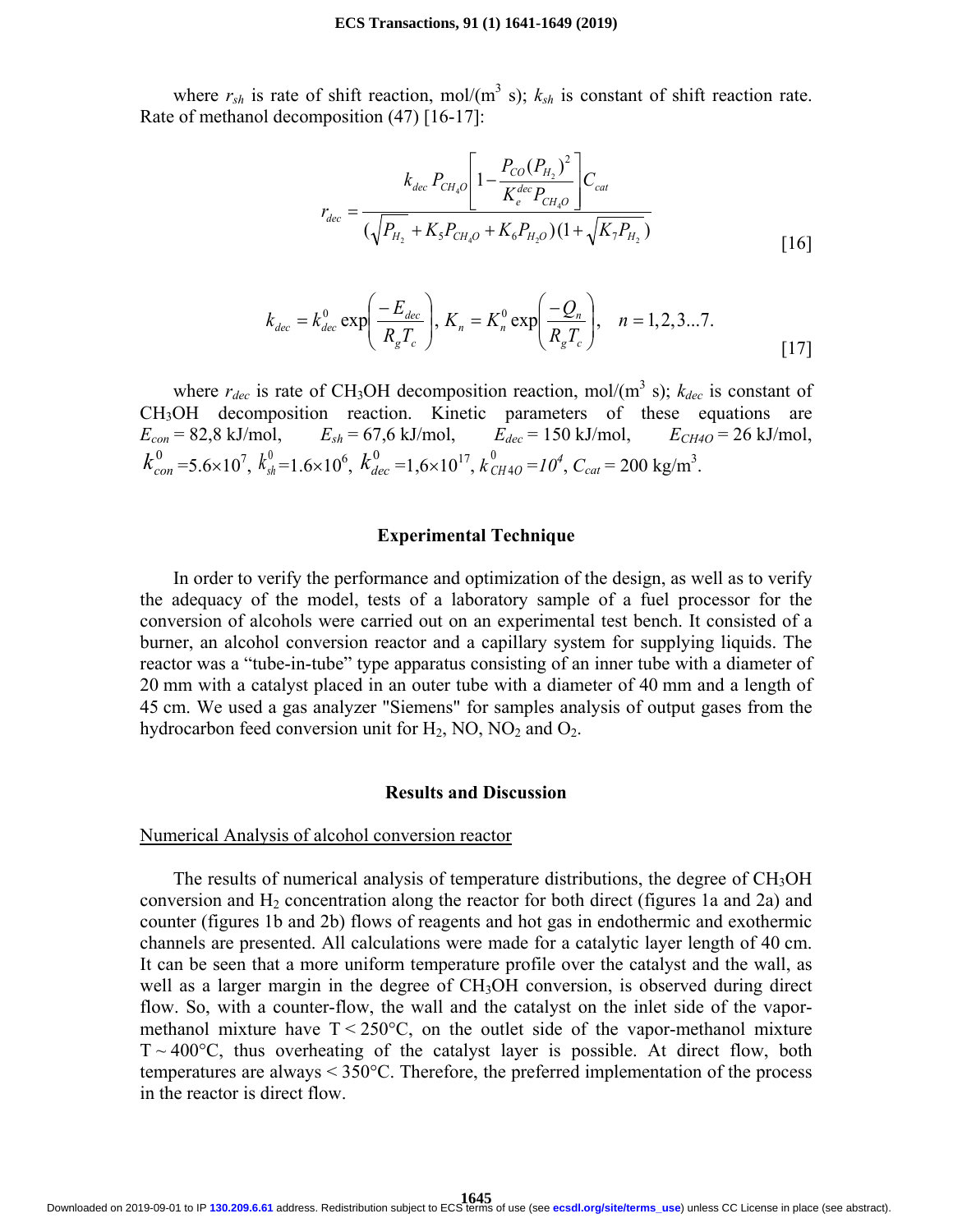

Figure 1. Temperature distribution along the length of the catalyst bed: a – direct flow, b – counter flow.  $1 - wall$ ,  $2 - catalyst$ ,  $3 - vapor-methanol mixture$ ,  $4 - outlet$  gases.



Figure 2. The distribution of conversion rate along the length of the catalyst bed:  $a$ direct flow, b – counter flow.  $1 - CH_3OH$  conversion rate,  $2 - H_2(dry)$  mol fraction.

## Experimental Verification of Alcohol Conversion Reactor

From the presented experimental data, it follows that under the conditions studied, almost complete conversion of CH<sub>3</sub>OH is achieved (table 1).

| Flows to the burner,<br>l/min |                  |                  | Flows to reactor,<br>g/h |        | Temperature,<br>$\rm ^{o}C$ |        | <b>Composition of conversion</b><br>products, $\%$ |                 |                 |                |
|-------------------------------|------------------|------------------|--------------------------|--------|-----------------------------|--------|----------------------------------------------------|-----------------|-----------------|----------------|
| CH <sub>4</sub>               | Air <sub>1</sub> | Air <sub>2</sub> | CH <sub>3</sub> OH       | $H_2O$ | Inlet                       | Outlet | $_{\rm CO}$                                        | $\mathbf{CO_2}$ | CH <sub>4</sub> | H <sub>2</sub> |
| $\mathbf Q$                   | 90               | 260              | 640                      | 360    | 520                         | 383    | 7,8                                                | 22              | 0.068           | 69,44          |
| 9                             | 90               | 300              | 800                      | 450    | 450                         | 375    | 6,7                                                | 22,6            | 0,086           | 69,97          |
| 9                             | 90               | 360              | 800                      | 450    | 425                         | 338    | 5.5                                                | 24              | $\theta$        | 70,16          |
| 9                             | 90               | 400              | 800                      | 450    | 407                         | 325    | 4,7                                                | 24.5            | $\theta$        | 70,3           |
| 9                             | 90               | 420              | 800                      | 450    | 391                         | 318    | 4,8                                                | 24,6            | $\theta$        | 70,22          |
| 9                             | 90               | 420              | 1200                     | 675    | 373                         | 271    | 3.1                                                | 26.2            | $\theta$        | 70.48          |

**TABLE I.** Test results of a model CH<sub>3</sub>OH steam reforming reactor.

## Comparison of Experimental and Model Data

Figures 3 and 4 show comparison of the calculations results using a mathematical model with experimental data obtained at a model reactor. Kinetic data is taken from work (47).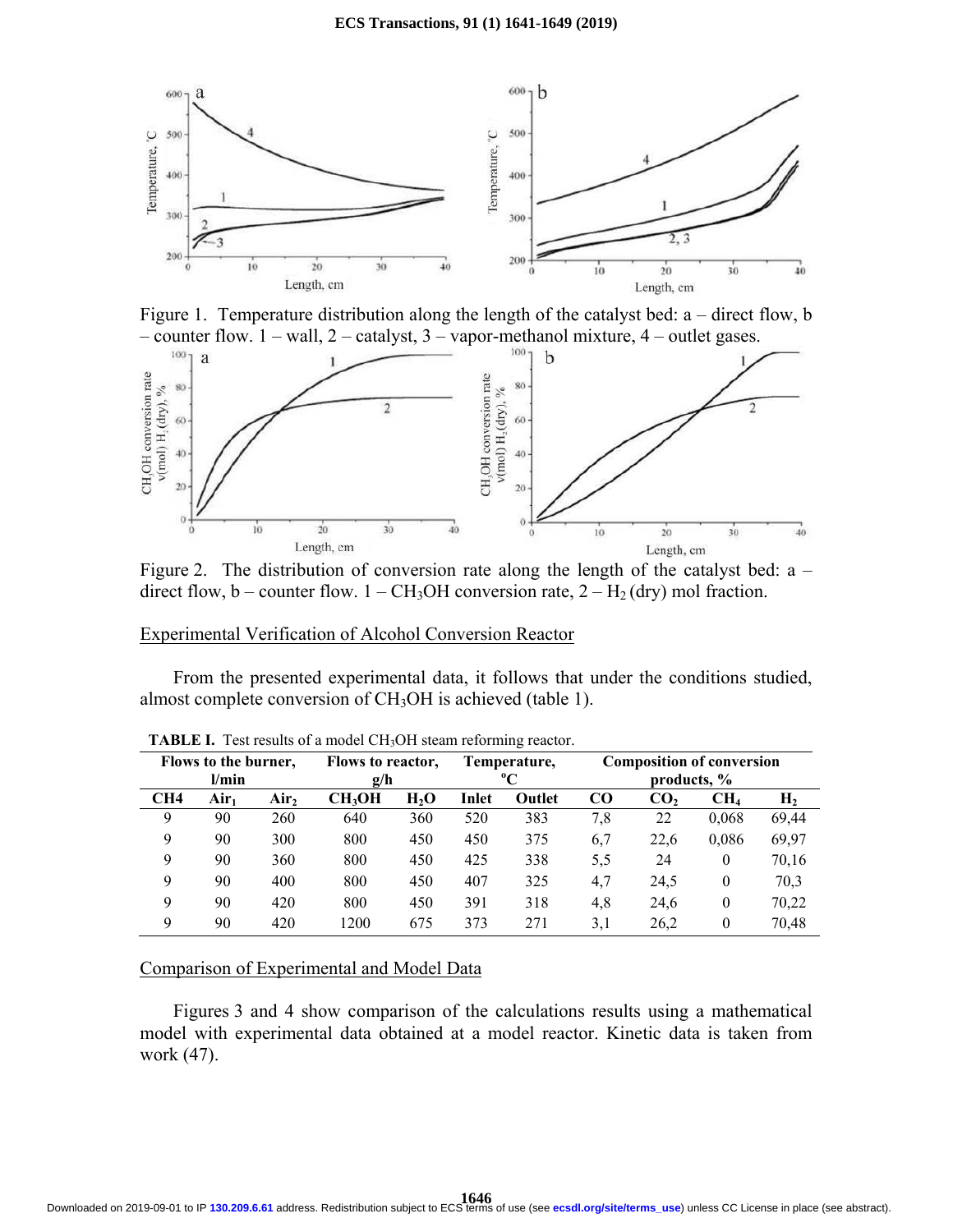

Figure 3. Comparison of experimental data (dots) on the concentration of CO (a) and  $H_2$ (b) depending on the temperature at the outlet of a model reactor with thermodynamic equilibrium and model (lines).



Figure 4. Comparison of experimental data on  $H_2$ , CO, CO<sub>2</sub> (symbols) as a function of temperature at the outlet of a model reactor with calculation using a mathematical model (lines)

From the above data follows:

- the mathematical model describes quite well the experimental data obtained in experiments on a model reactor over the whole range of experimental conditions. Therefore, it can be used to calculate the fuel processor integrated with SOFC stack;

- the resulting compositions of the conversion products significantly differ from the equilibrium values.

# **Conclusions**

The paper proposes a mathematical model of the processes occurring in the methanol conversion reactor for solid oxide fuel cells. The concentration and temperature profiles were calculated, the geometrical parameters of the reactor were optimized. There is a good agreement between the results of calculations and experimental data.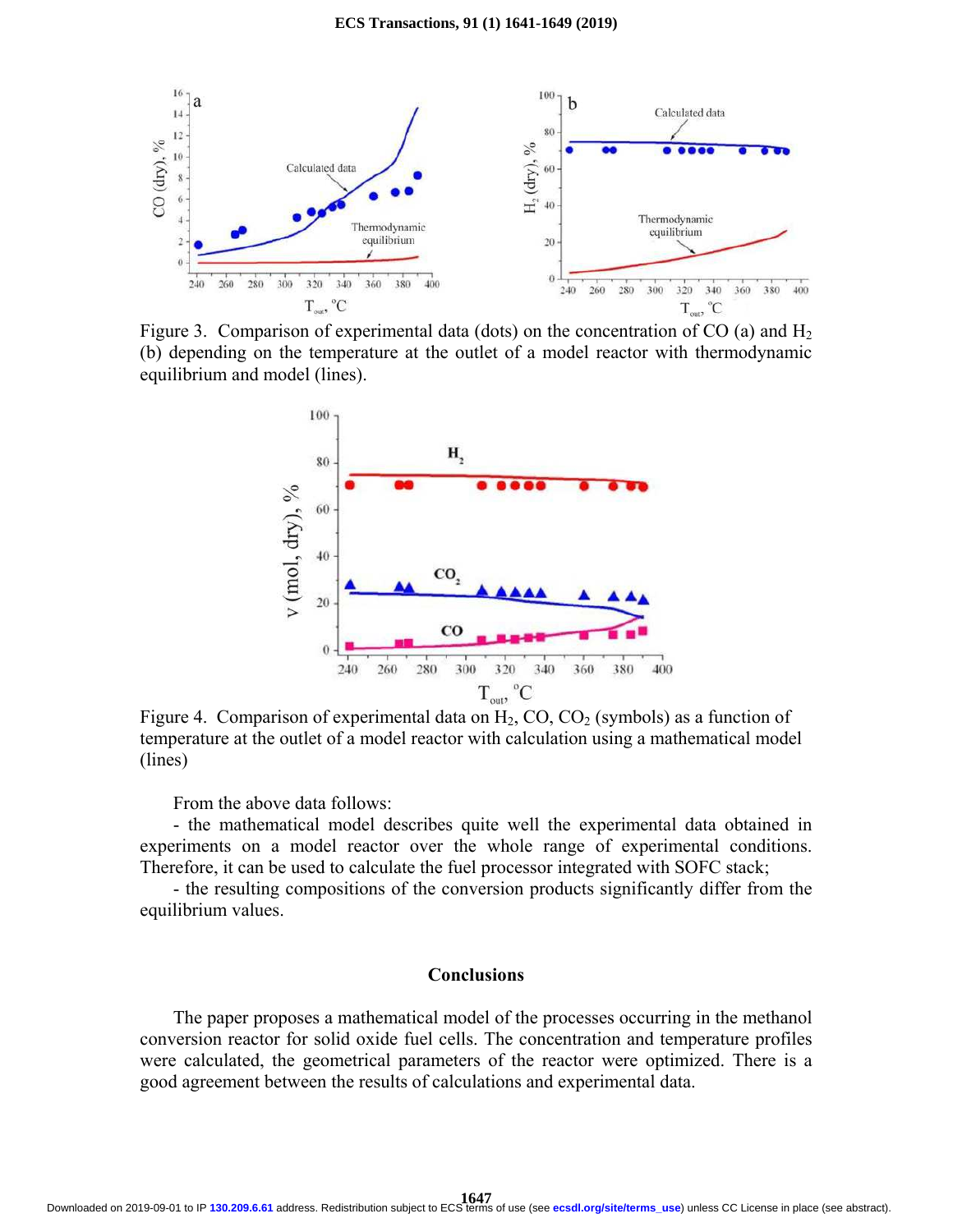## **Acknowledgements**

This study was financially supported by the Russian Scientific Foundation, project no. 17-79-30071 "Scientifically grounded optimization of power and mass-dimensional characteristics of planar SOFC stacks and development of fuel processor for highlyefficient transport and stationary power plants". The experimental techniques and measuring setups used for the study were developed with support by the State task of the Institute of Solid State Physics RAS.

## **References**

- 1. G. Pepermans, J. Driesen, D. Haeseldonckx, R. Belmans, W. D'haeseleer, *Energ. Policy*, **33**(6), 787 (2006).
- 2. T. Ackermann, G. Anderson, L. Söder, *Eletr. Pow. Syst. Res.*, **57**(3), 195 (2001).
- 3. G. Muñoz-Delgado, J. Contreras, J. M. Arroyo, *IEEE Trans. Pow. Syst.,* **30**(5), 2579 (2015).
- 4. C. A. Павлушко, A. В. Ильенко, В. И. Чемоданов, E. C. Мягкова, E. A. Сердюкова, *Энергия единой сети*, **5**(28), 56 (2016).
- 5. С. В. Китаев, О. В. Смородова, Н. Ф. Усеев, *Проблемы сбора, подготовки и транспорта нефти и нефтепродуктов*, **4,** 241 (2016).
- 6. R. M. Ormerod, *Chem. Soc. Rev.*, **32**, 17 (2003).
- 7. Z. G. Yang, J. W. Stevenson, P. Singh, *Adv. Mater. & Proc.*, **161**(6), 34 (2003).
- 8. E. Riensche, U. Stimming, G. Unverzagt, *J. Power Sources*, **73**(2), 251 (1998).
- 9. E. Riensche, U. Stimming, G. Unverzagt, *J. Power Sources*, **73**(2), 306 (1998).
- 10. B. Tjaden, M. Gandiglio, A. Lanzini, M. Santarelli, M. Järvinen, *Ener. Fuels*, **28**(6), 4216 (2014).
- 11. M. Milewski, M. Wolowicz, J. Lewandowski, *Int. J. Hydrogen Energy*, **42**(5), 3498 (2017).
- 12. T. Choudhary, M. S. Sanjay, *Energ. Proc.*, **109**, 361 (2017).
- 13. S. M. Beheshti, H. Ghassemi, R. Shahsavan-Markadeh, *J. Clean Prod.*, **112**(1), 995 (2016).
- 14. L. Duan, K. Huang, X. Zhang, Y. Yang, *Energy*, **58**, 66 (2013).
- 15. D. Hart, G. Hörmandinger, *J. Power Sources*, **71**(1-2), 348 (1998).
- 16. M. C. Romano, V. Spallina, S. Campanari, *Energ. Proc.*, **4**, 1168 (2011).
- 17. J. Badur, M. Lemanski, T. Kowalczyk, P. Ziolkowski, S. Kornet, *Energy*, **158**, 128 (2018).
- 18. V. A. Kolotygin, E. V. Tsipis, A. I. Ivanov, Y. A. Fedotov, I. N. Burmistrov, D. A. Agarkov, V. V. Sinitsyn, S. I. Bredikhin, V. V. Kharton, *J. Solid State Electrochem.*, **16**(7), 2335 (2012).
- 19. A. I. Ivanov, D. A. Agarkov, I. N. Burmistrov, E. A. Kudrenko, S. I. Bredikhin, V. V. Kharton, *Russ. J. Electrochem.*, **50**(8), 730 (2014).
- 20. I. Burmistrov, D. Agarkov, I. Tartakovskii, V. Kharton, S. Bredikhin, *ECS Trans.*, **68**(1), 1265 (2015).
- 21. I. Burmistrov, D. Agarkov, S. Bredikhin, Y. Nepochatov, O. Tiunova, O. Zadorozhnaya, *ECS Trans.*, **57**(1), 917 (2013).
- 22. I. N. Burmistrov, D. A. Agarkov, F. M. Tsybrov, S. I. Bredikhin, *Russ. J. Electrochem.*, **52**(7), 669 (2016).